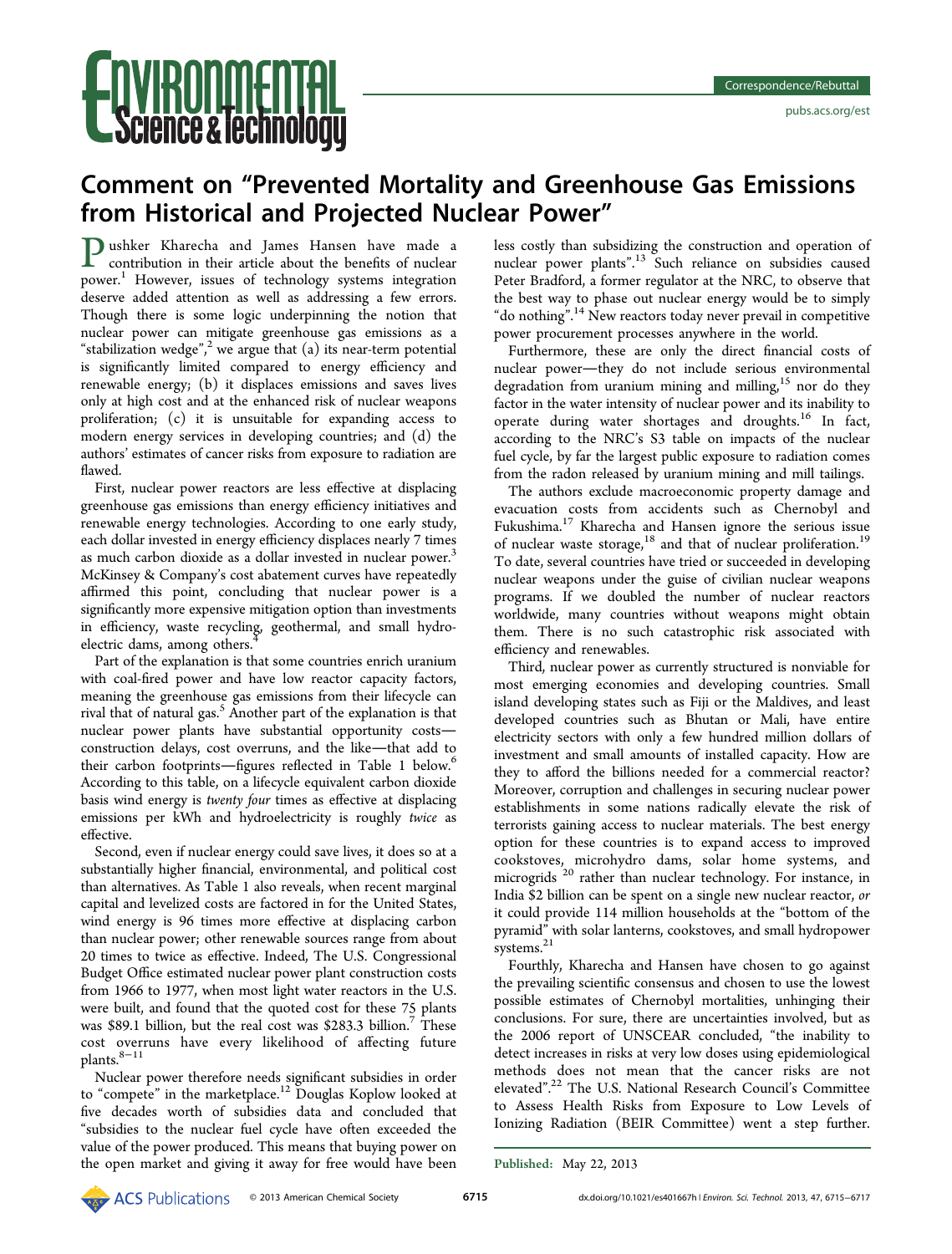#### <span id="page-1-0"></span>Table 1. Marginal Carbon/Cost Ratio for Selected Sources of Electricity<sup>a</sup>

|                             | carbon effectiveness (grams of $CO2/kWh$ )       |                      |                                                 |                 |      | cost effectiveness (US\$)                   |                                    |                                              |
|-----------------------------|--------------------------------------------------|----------------------|-------------------------------------------------|-----------------|------|---------------------------------------------|------------------------------------|----------------------------------------------|
| source                      | lifecycle equivalent carbon<br>dioxide emissions | opportunity<br>costs | risk of leakage,<br>accident, and<br>disruption | total           | mean | marginal capital cost<br>(per installed kW) | mean levelized<br>cost (cents/kWh) | $\text{carbon} /$<br>cost ratio <sup>b</sup> |
| wind                        | $2.8 - 7.4$                                      | $\mathbf{0}$         | $\mathbf{0}$                                    | $2.8 - 7.4$     | 5.1  | $$1,240 - $2,600$                           | 5.6                                | 31                                           |
| concentrated<br>solar power | $8.5 - 11.3$                                     | $\mathbf{0}$         | $\mathbf{0}$                                    | $8.5 -$<br>11.3 | 9.9  | $$2,200 - $4,800$                           | 14.7                               | 146                                          |
| hydroelectric               | $17 - 22$                                        | $31 - 49$            | $\mathbf{0}$                                    | $48 - 71$       | 59.5 | $$800 - $3,000$                             | 2.8                                | 167                                          |
| geothermal                  | $15.1 - 55$                                      | $1 - 6$              | $\mathbf{0}$                                    | $16.1 -$<br>61  | 38.6 | $$1,493 - $3,300$                           | 6.4                                | 247                                          |
| solar PV                    | $19 - 59$                                        | $\mathbf{0}$         | $\mathbf{0}$                                    | $19 - 59$       | 39   | $$4,700 - $7,000$                           | 39.0                               | 1521                                         |
| nuclear                     | $9 - 70$                                         | $59 - 106$           | $0$ to $4.1$                                    | $68 -$<br>180   | 124  | $$3,600 - $8,000$                           | 24.0                               | 2976                                         |
| clean coal with<br>CCS      | $255 - 442$                                      | $51 - 87$            | 1.8 to 42                                       | $308 -$<br>571  | 439  | $$1,900 - $3,900$                           | 8.8                                | 3863                                         |

"Source: Carbon effectiveness numbers come from ref 6. Cost effectiveness numbers come from ref [26.](#page-2-0)  ${}^{b}$ Carbon/cost ratio refers to the mean lifecycle emissions multiplied by the mean levelized cost.

Because, "statistical limitations make it difficult to evaluate cancer risk in humans" at low-doses, they undertook a "comprehensive review of the biology data" which led them "to conclude that the risk would continue in a linear fashion at lower doses without a threshold and that the smallest dose has the potential to cause a small increase in risk to humans".<sup>[23](#page-2-0)</sup>

The use of a linear no-threshold model would show much greater numbers for fatalities related to nuclear power. Just in the case of Chernobyl, using radiation dose estimates from UNSCEAR reports and the BEIR Committee, the Union of Concerned Scientists has estimated that the accident would result in 27,000 deaths (95% confidence figures of 12 000−57 000).[24](#page-2-0) There would be corresponding increases in the estimates of fatal cancers from other elements of the nuclear fuel chain, making Kharecha and Hansen's estimates greatly biased in favor of nuclear energy.

In sum, Kharecha and Hansen's article is incomplete and misleading. Energy efficiency and renewable energy should be front and center in any campaign to address environmental pollution and climate change-they should not appear, as Kharecha and Hansen treat them, as an afterthought. If wind energy is truly 96 times as effective as nuclear power at mitigating greenhouse gas emissions, then it may have saved and can save-96 times as many lives. Renewables and efficiency also get you faster climate protection as well as more carbon displaced per dollar expended.

The urgency of world hunger does not require us to fight it with caviar, no matter how nourishing fish eggs might be. In the end, buying the most expensive remedies first will only diminish what we can—and must—spend on more promising approaches.<sup>[25](#page-2-0)</sup> Given the opportunity costs involved, nuclear power could reduce and retard the climate protection the authors so rightly seek.

Benjamin K. Sovacool\*<sup>,†</sup> Patrick Parenteau† M. V. Ramana‡ Scott V. Valentine<sup>§</sup> Mark Z. Jacobson∥ Mark A. Delucchi $^{\perp}$ Mark Diesendorf<sup>#</sup>

† Vermont Law School, South Royalton, VT 05068

‡ Princeton University, Princeton, N.J. 08544

§ University of Tokyo, 7-3-1 Hongo, Tokyo

∥ Stanford University, 450 Serra Mall Stanford, CA 94305−2004

<sup>⊥</sup>University of California Davis, 1 Shields Avenue, Davis, California 95616

# University of New South Wales, Sydney NSW 2052 Australia

## **EXECUTE AUTHOR INFORMATION**

#### Corresponding Author

\*E-mail: [sovacool@vt.edu.](mailto:sovacool@vt.edu)

#### Notes

The authors declare no competing financial interest.

### ■ ACKNOWLEDGMENTS

We thank Daniel Kammen from the University of California Berkeley, Jonathan Koomey from Stanford University, Amory Lovins from the Rocky Mountain Institute, and Peter Bradford, formerly from the Nuclear Regulatory Commission, for helpful suggestions and comments on drafts of this comment.

#### ■ REFERENCES

(1) Kharecha, P. A.; Hansen, J. E. Prevented mortality and greenhouse gas emissions from historical and projected nuclear power. Environ. Sci. Technol., 2013, 47, 4889−4895.

(2) Pacala, S. and Socolow, R.; . Stabilization wedges: Solving the climate problem for the next 50 years with current technologies, Science 305, August 13 2004, 968-972.

(3) Keepin, B.; Kats, G. Greenhouse warming: Comparative analysis of nuclear and efficiency abatement strategies. Energy Policy 1988, 16, 538−552.

(4) Impact of the Financial Crisis on Carbon Economics: Version 2.1 of the Global Greenhouse Gas Abatement Cost Curve; McKinsey & Company, 2010; p 8.

(5) Sovacool, B. K. Valuing the greenhouse gas emissions from nuclear power: A critical survey. Energy Policy 200836 (8) 2940−2953. (6) Jacobson, M. Z. Review of solutions to global warming, air

pollution, and energy security. Energy Environ. Sci. 2009, 2, 148−173. (7) U.S. Congressional Budget Office. Nuclear Power's Role in Generating Electricity; Washington, DC: CBO, May, 2008.

(8) Hultman, N. E.; Koomey, J. G.; Kammen, D. M. What history can teach us about the future costs of U.S. nuclear power, Environ. Sci. Technol., 2007, 41, 2087−2094.

(9) Ramana, M. V. Nuclear power: Economic, safety, health, and environmental issues of near-term technologies. Annu. Rev. Environ. Resour. 2009, 34, 127−152.